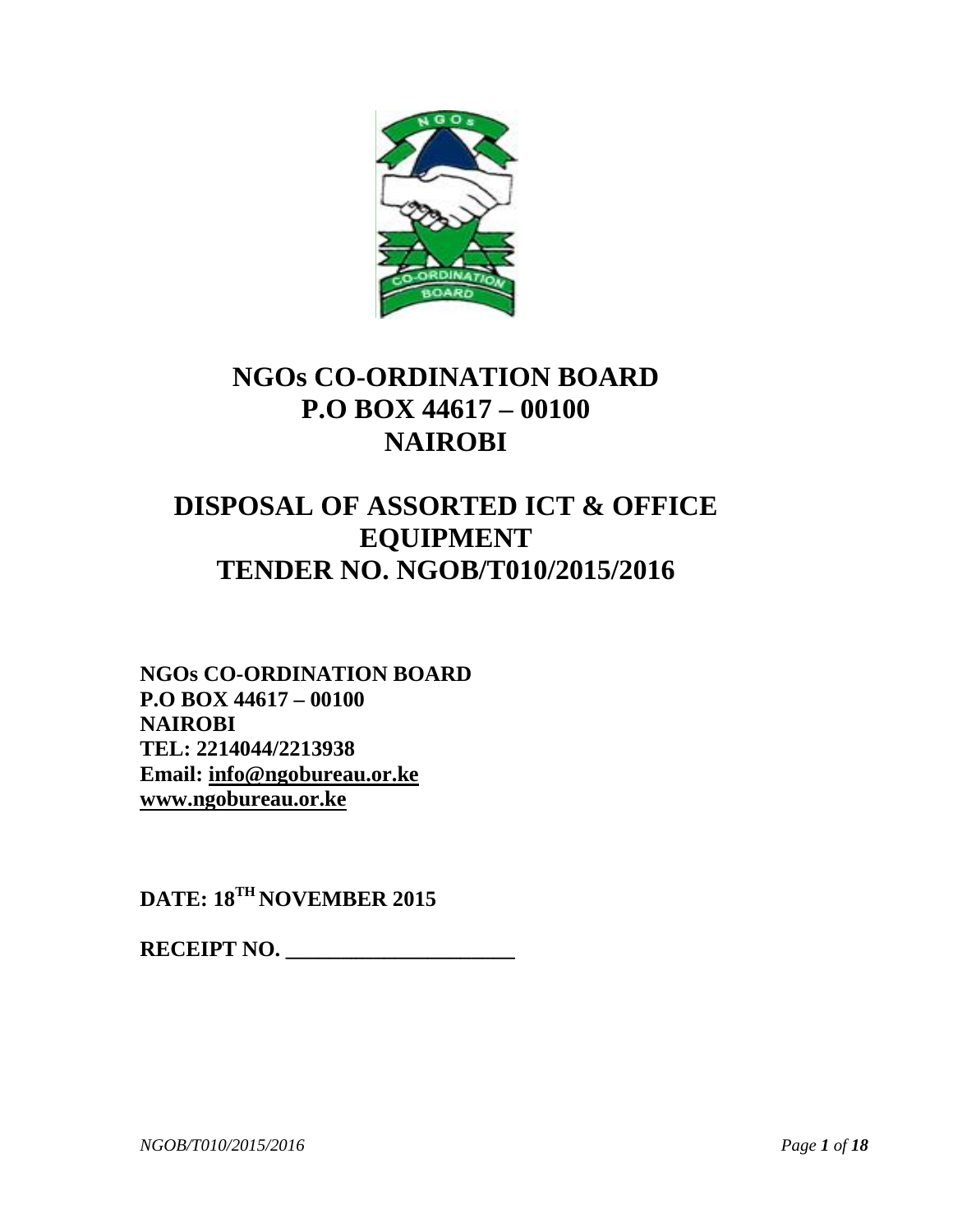## **TABLE OF CONTENTS**

|             |     |                                         | <b>PAGE</b> |  |
|-------------|-----|-----------------------------------------|-------------|--|
|             |     |                                         |             |  |
| SECTION B : |     | Appendix to Instructions to tenderers   | 6           |  |
|             |     | SECTION C : SCHEDULE OF ITEMS AND PRICE | 11          |  |
| SECTION D:  |     |                                         | 12          |  |
|             |     | Appendix to Conditions of Tender        | 12          |  |
|             |     |                                         | 13          |  |
|             | 5.1 |                                         | 14          |  |
|             | 5.2 | <b>CONFIDENTIAL BUSINESS</b>            |             |  |
|             |     | QUESTIONNAIRE FORM                      | 15          |  |
|             | 5.3 | <b>TENDER COMMITMENT</b>                |             |  |
|             |     | DECLARATION FORM                        | 16          |  |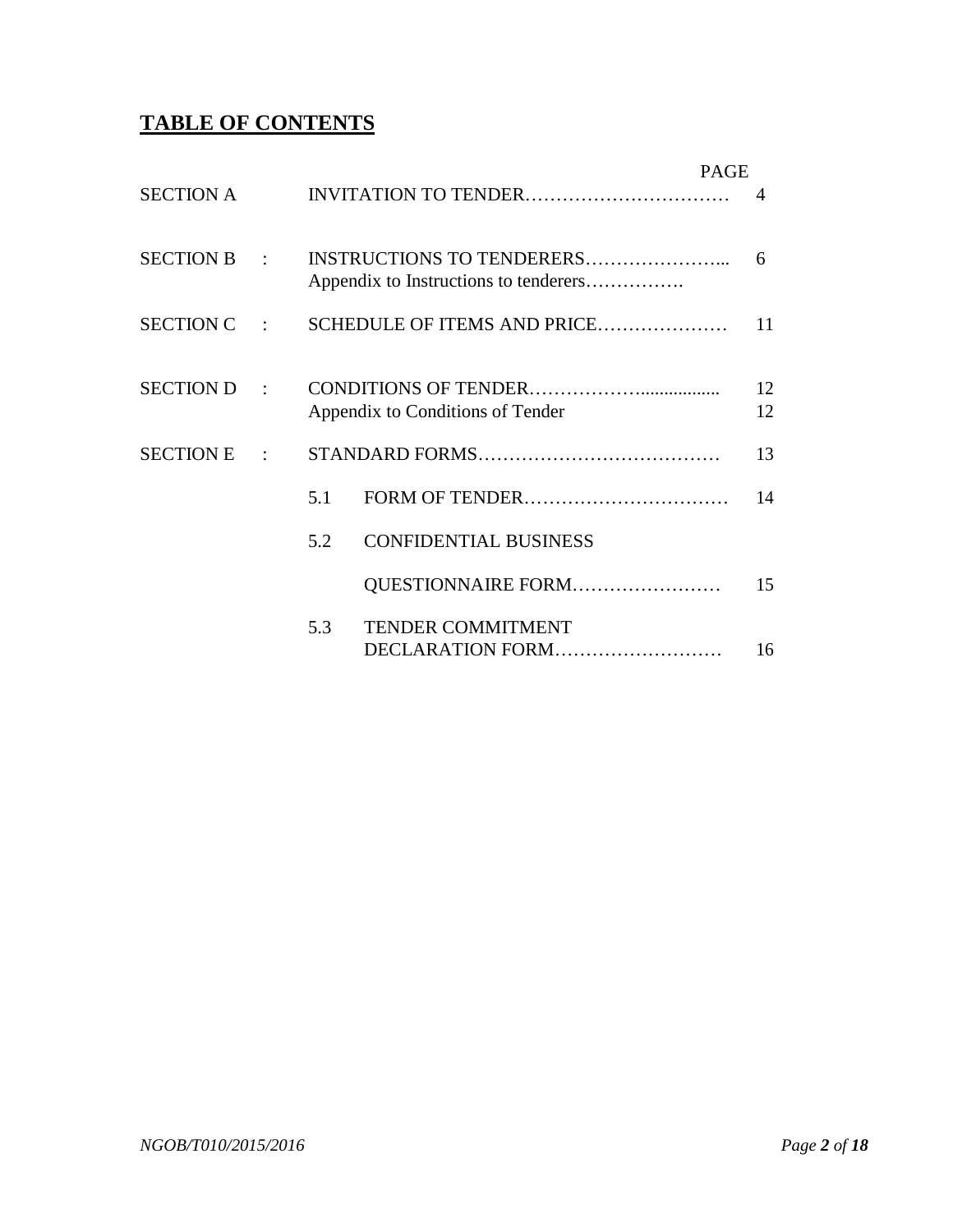#### **SECTION A: INVITATION TO TENDER th November, 2015**

#### **Tender Ref No. NGOB/T010/2015/2016**

#### **Tender Name: DISPOSAL OF ASSORTED ICT & OFFICE EQUIPMENT**

- 1.1 The NGOs Co-ordination Board hereinafter referred as "NGOs Board" invites sealed tenders from eligible candidates to a tender for sale of ICT equipment and office equipment
- 1.2 Eligible candidates may obtain tender documents from NGOs Board's Cash Office; 15<sup>th</sup> Floor of Co-operative Bank House, Haile Selassie Avenue, during normal office hours upon payment of a non-refundable fee of Kshs.1,000.00 in a Banker's Cheque in favour of The NGOs Co ordination Board or direct deposit to Board's account no. 01136030582102 Co-operative Bank House branch. The document may also be downloaded from the NGOs Co-ordination Board website www.ngobureau.or.ke or **ifmis@treasury.go.ke** free of charge. Bidders who download the tender document must arrange to register with NGOs Board the company name, postal and physical, and email and telephone address for the purposes of receiving any further tender clarifications and/or addendums if need be.
- 1.3 Tender documents duly completed should be submitted in plain sealed envelopes bearing appropriate reference number and description of tender on the envelope and deposited at the Tender Box located in the reception, on or before  $3^{rd}$  December, 2015 by 11.00 a.m. or addressed to:

#### **The Executive Director NGOs Co-ordination Board P.O Box 44617 – 00100 NAIROBI**

- 1.4 Prices quoted should be net, and must be in Kenya Shillings and shall remain valid for 90 days from the closing date of the tender.
- 1.5 The tenders will be opened immediately thereafter in the Boardroom in the presence of bidders representative.

#### **SIGNED:**

#### **MAHAMMED FAZUL EXECUTIVE DIRECTOR NGOs CO-ORDINATION BOARD**

*NGOB/T010/2015/2016 Page 3 of 18*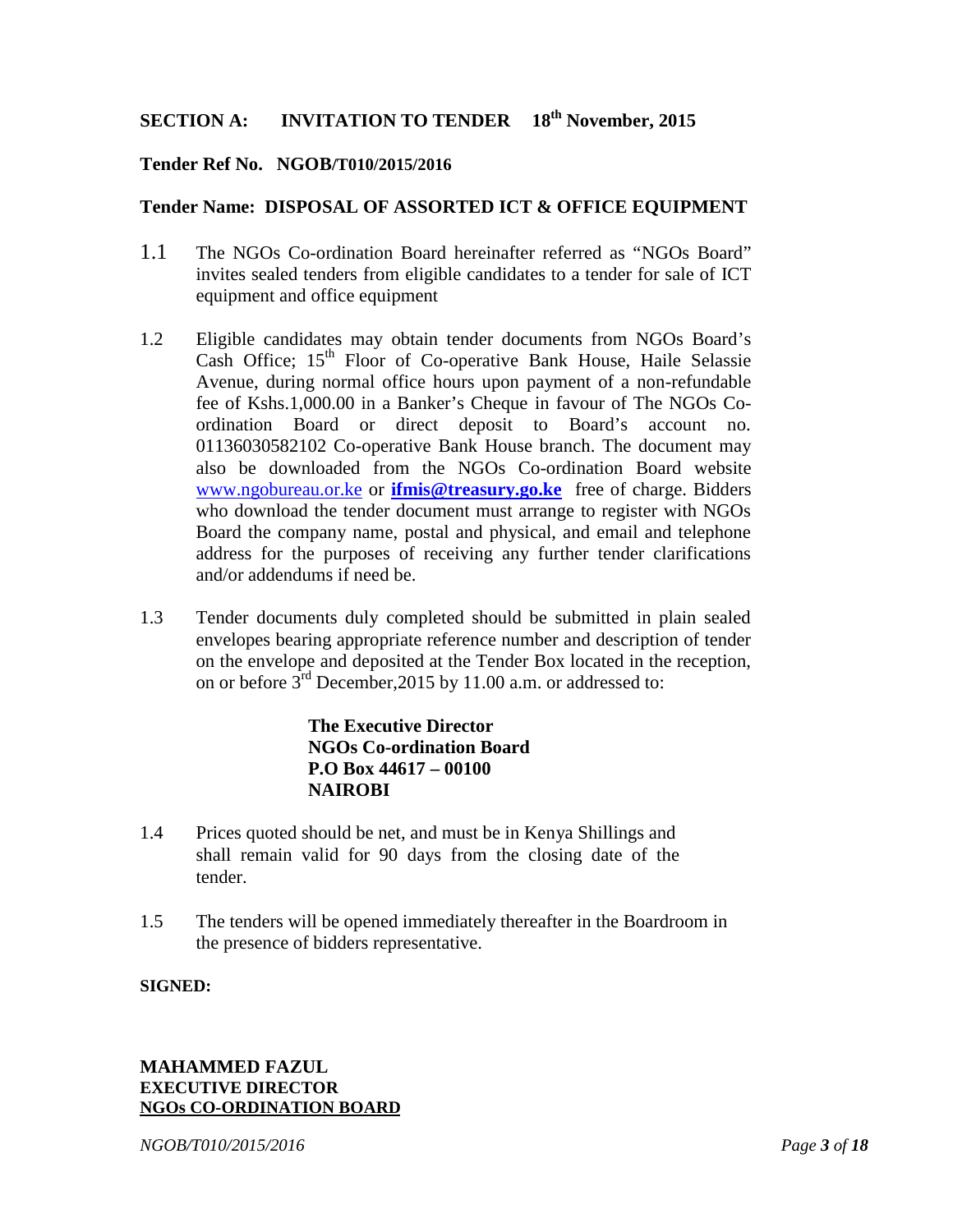| Table of contents | Page |
|-------------------|------|
|-------------------|------|

| 2.1  |                                      |     |
|------|--------------------------------------|-----|
| 2.2  | Tender                               |     |
| 2.3  | Clarification of                     | 6   |
| 2.4  | Amendments of                        | 6   |
| 2.5  | Tender prices and                    | 7   |
| 2.6  |                                      | 7   |
| 2.7  | Validity of                          |     |
| 2.8  | Viewing of the tender                | 8   |
| 2.9  |                                      | 8   |
| 2.10 |                                      |     |
| 2.11 | Modification and withdrawal of       |     |
| 2.12 | tenders                              | 8/9 |
| 2.13 |                                      | 9   |
| 2.14 |                                      |     |
| 2.15 | Evaluation and comparison of tenders | 9   |
| 2.16 |                                      |     |
| 2.17 | Contacting the                       |     |
| 2.18 |                                      | 10  |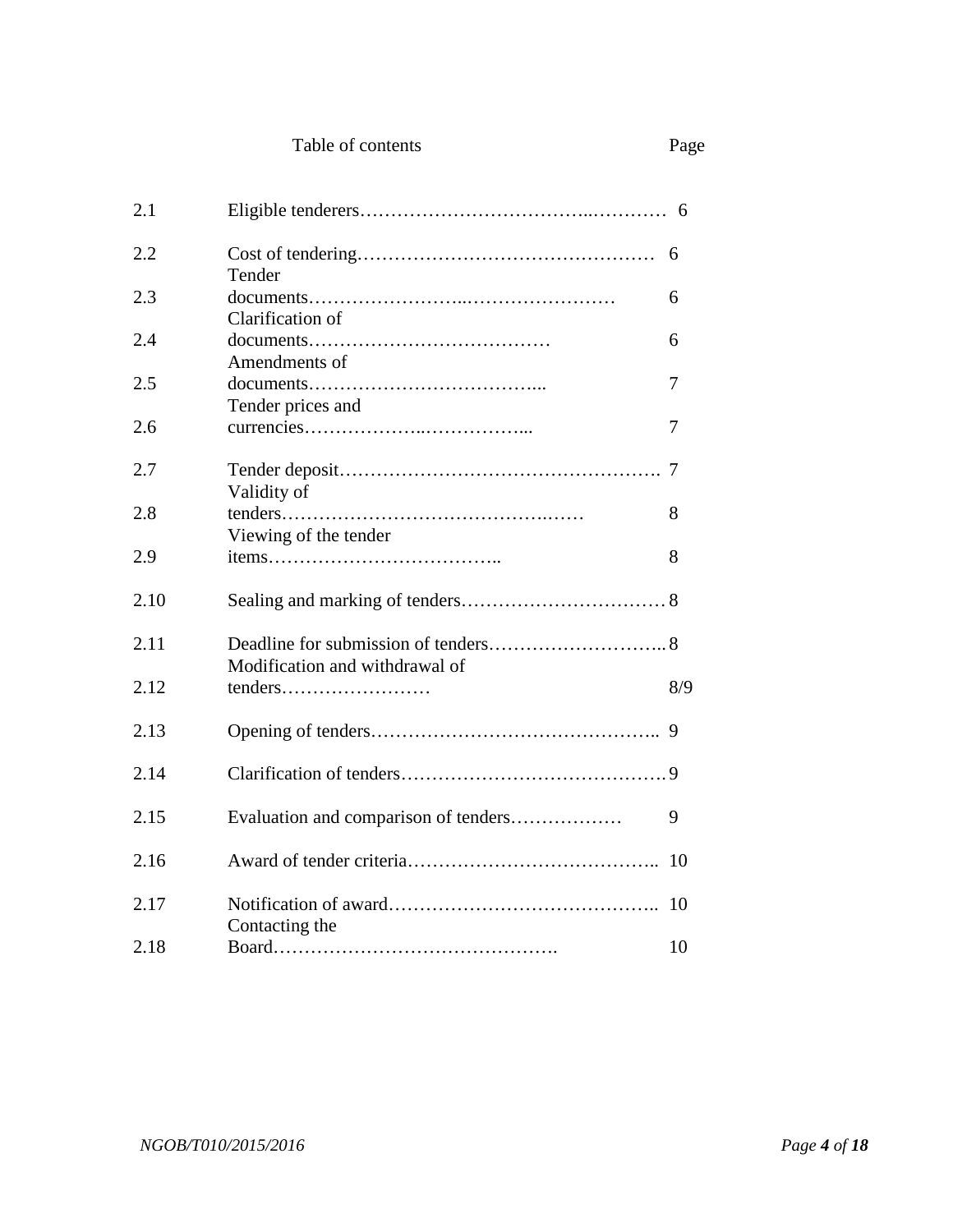## **SECTION C - INSTRUCTION TO TENDERERS**

#### 2.1 **Eligible Tenderers**

- 2.1.1 This Invitation for Tenders is open to all interested tenderers.
- 2.1.2 Tenderers shall not be under a declaration of ineligibility for corrupt or fraudulent practices.

#### **2.2 Cost of Tendering**

- 2.2.1 The tenderer shall bear all costs associated with the preparation and submission of its tender, and the Board, will in no case be responsible or liable for those costs, regardless of the conduct or outcome of the tendering process.
- 2.2.2 The Board shall allow the tenderer to view the tender document free of charge before purchase.

#### **2.3 The Tender Document**

- 2.3.1 The tender document comprises the documents listed below
	- (i) Invitation to tender
	- (ii) Instructions to tenderers
	- (iii) Schedule of assorted office equipment
	- (iv) Conditions of Tender
	- (v) Form of tender
	- (vi) Confidential Business questionnaire Form
	- (vii) Tender Commitment Declaration Form
- 2.3.2 The tenderer is expected to examine all instructions, forms, terms and specifications in the tender documents. Failure to meet all the requirements of the tender will be at the tenderer's risk and may result in the rejection of its tender.

#### 2.4. **Clarification of Documents**

- 2.4.1 A prospective tenderer requiring any clarification of the tender document may notify the Board in writing or by post at the Board's address indicated in the Invitation for tenders. The Board will respond in writing to any request for clarification of the tender documents, which it receives not later than seven (7) days prior to the deadline for the submission of tenders, prescribed by the Board. Written copies of the Board's response (including an explanation of the query but without identifying the source of inquiry) will be sent to all prospective tenderers that have received the tender document.
- 2.4.2 Clarification of tenders shall be requested by the tenderer to be received by the Board not later than 7 days prior to the deadline for submission of tenders.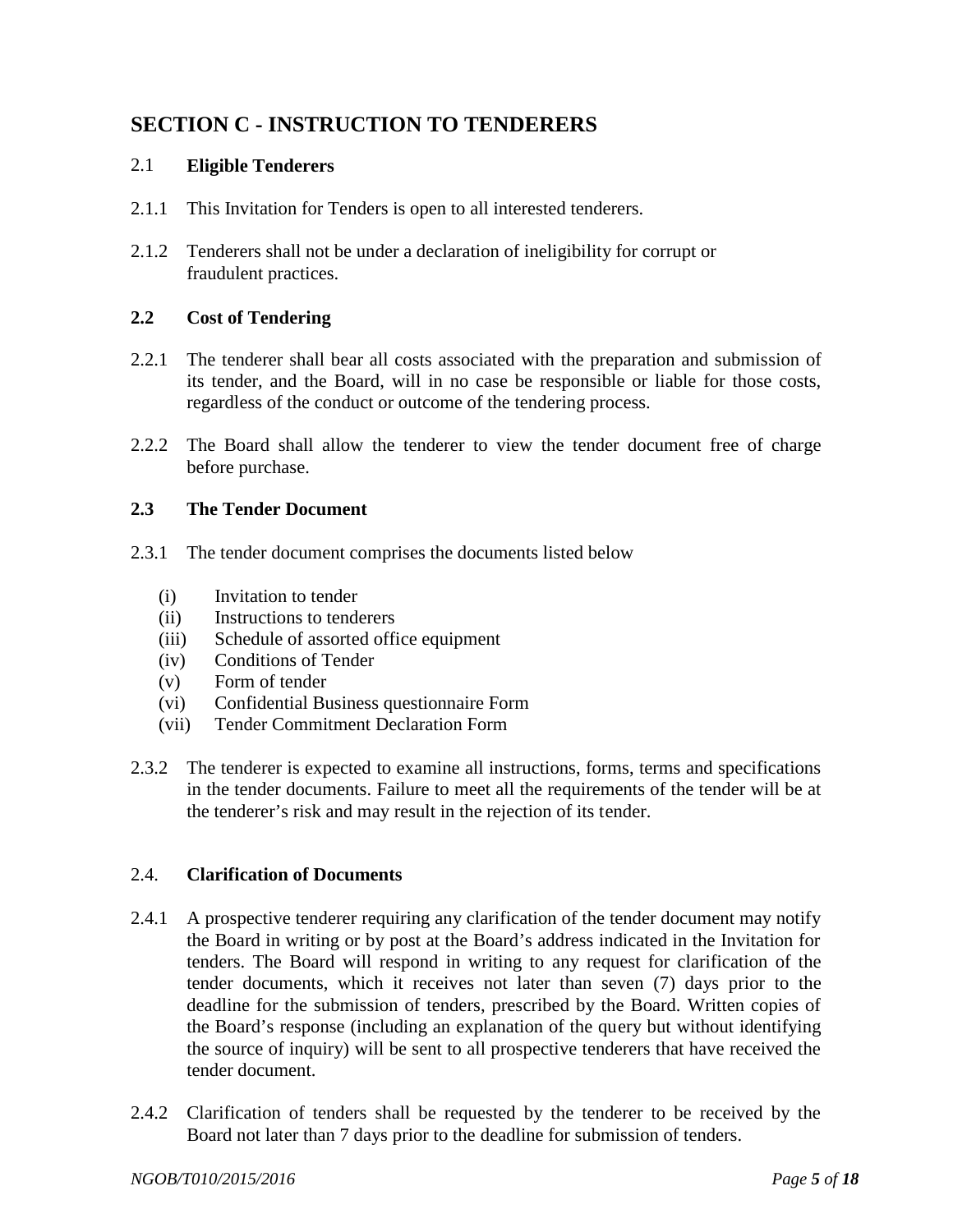2.4.3 The Board shall reply to any clarifications sought by the tenderer within 3 days of receiving the request to enable the tenderer to make timely submission of its tender.

#### **2.5 Amendment of Documents**

- 2.5.1 At any time prior to the deadline for submission of tenders, the Board, for any reasons, whether at its own initiative or in response to a clarification requested by a prospective tenderer, may modify the tender documents by amendment
- 2.5.2 All prospective candidates that have received the tender documents will be notified of the amendment in writing or by post and will be binding on them.
- 2.5.3 In order to allow prospective tenderers reasonable time in which to take the amendment into account in preparing their tenders, the Board, at its discretion, may extend the deadline for the submission of tenders.

#### **2.6 Tender Prices and Currencies**

- 2.6.1 The tenderer shall indicate on the appropriate Price Schedule the unit price and total tender price of the item it proposes to purchase under the contract
- 2.6.2 Prices quoted by the tenderer shall be fixed during the tender validity period and not subject to variation on any account. A tender submitted with an adjustable price quotation will be treated as non responsive and will be rejected
- 2.6.3 The Price quoted shall be in Kenya Shillings.

#### **2.7 Tender deposit**

- 2.7.1 The tenderer shall put a security deposit of the assorted office equipment tendered for in the amount indicated in the schedule in form of a banker's cheque written in the favour of NGOs Co-ordination Board.
- 2.7.2 Failure to put the required deposit for the assorted office equipment tendered for will lead to disqualification.
- 2.7.3 Unsuccessful tenderers tender deposit will be returned within 14 working days after notification.
- 2.7.4 The successful Tenderer's tender deposit will be credited to his bid price so that it forms part of the amount of the bid and the tenderer will be required to pay the bid price less the deposit security.
- 2.7.5 The tender deposit may be forfeited:
	- (a) if a tenderer withdraws its tender during the period of tender validity specified by the Board.
	- (b) in the case of a successful tenderer, if the tenderer fails to pay the balance of the bid price.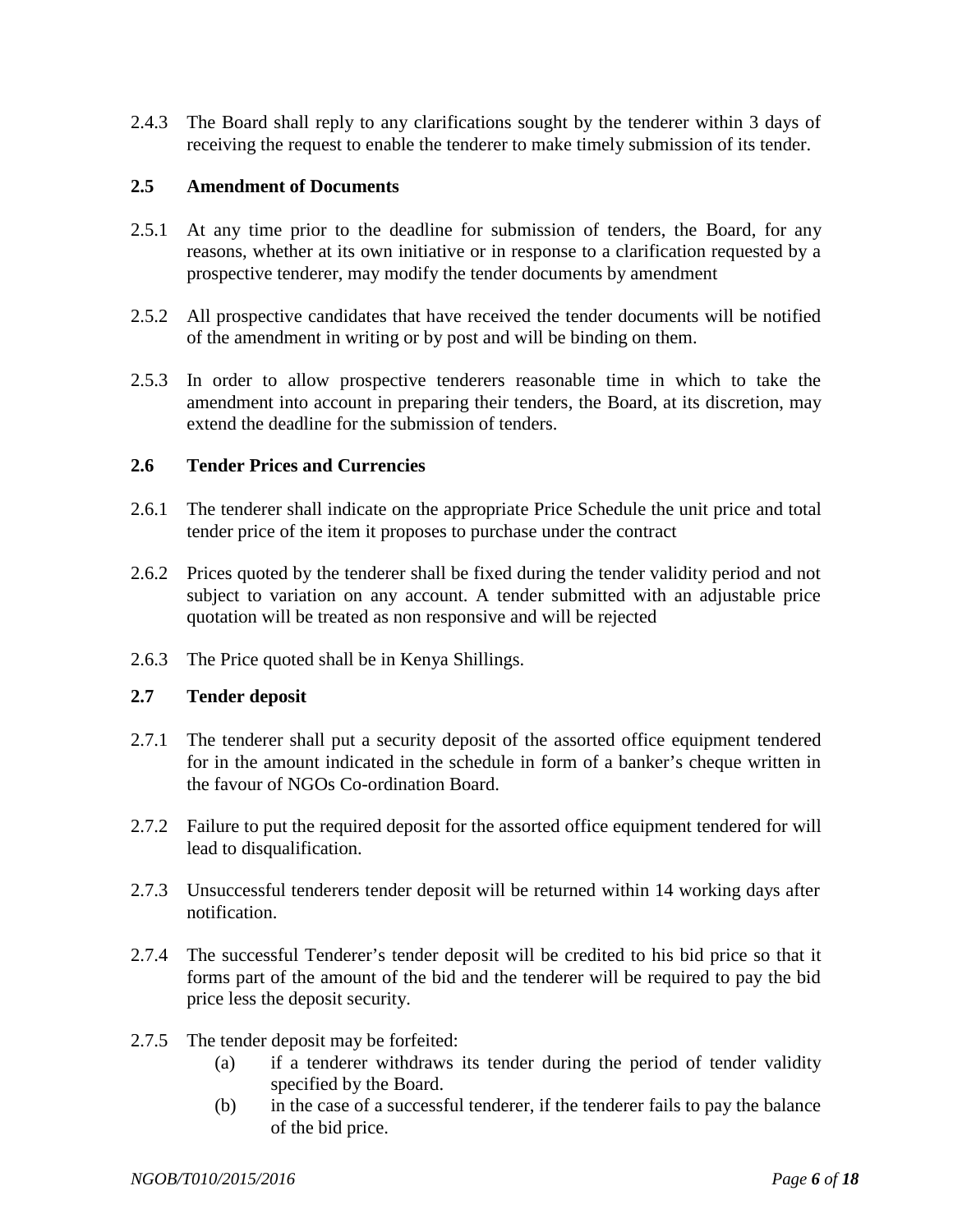#### **2.8 Validity of Tenders**

- 2.8.1 Tenders shall remain valid for 30 days or as specified in the appendix to instruction to tenderers after date of tender opening prescribed by the Board, pursuant to paragraph 2.10 Tender valid for a shorter period shall be rejected by the Board as non responsive.
- 2.8.2 In exceptional circumstances, the Board may solicit the Tenderer's consent to an extension of the period of validity. The request and the responses thereto shall be made in writing. The tender deposit provided under paragraph 2.7 shall also be suitably extended. A tenderer may refuse the request without forfeiting its tender deposit. A tenderer granting the request will not be required nor permitted to modify its tender.

#### 2.9. **Viewing of Tender Items**

2.9.1 Prospective bidders are advised to view the assorted office equipment before they bid. This will enable them to arrive at the most reasonable and competitive bid. Bids are based on "**AS – IS- WHERE – IS - CONDITION"** and the condition of the equipment are not warranted by the seller. The bidder **MUST** obtain an authority note from Assistant Manager Administration between 10.00 a.m. - 3.00 p.m. during working days to view the equipment.

#### 2.10 **Sealing and Marking of Tenders**

2.10.1 The tenderer shall seal the tender and mark it with the number and Name of the tender and "DO NOT OPEN BEFORE **11.00 a.m. Thursday, 3 rd December, 2015**

#### 2.11 **Deadline for Submission of Tenders**

2.11.1. Tenders must be received by the Board at the address specified not later than **11.00 a.m. Thursday 3rd December, 2015**

2.11.2 The Board may, at its discretion, extend this deadline for the submission of tenders by amending the tender documents in accordance with paragraph 2.5. In which case all rights and obligations of the Board and tenderers previously subject to the deadline will thereafter be subject to the deadline as extended.

#### **2.12 Modifications and Withdrawals Of Tenders**

#### **2.12.1 Modification of tenders**

- 2.12.1.1 The tenderer may modify or withdraw its tender after the tender's submission, provided that written notice of the modification, including substitution or withdrawal of the tenders, is received by the Board prior to the deadline prescribed for submission of tenders.
- 2.12.1.2 The Tenderer's modification or withdrawal notice shall be prepared, sealed, marked, and dispatched in accordance with the provisions of paragraph 2.9.1. A withdrawal notice may also be sent by fax but followed by a signed confirmation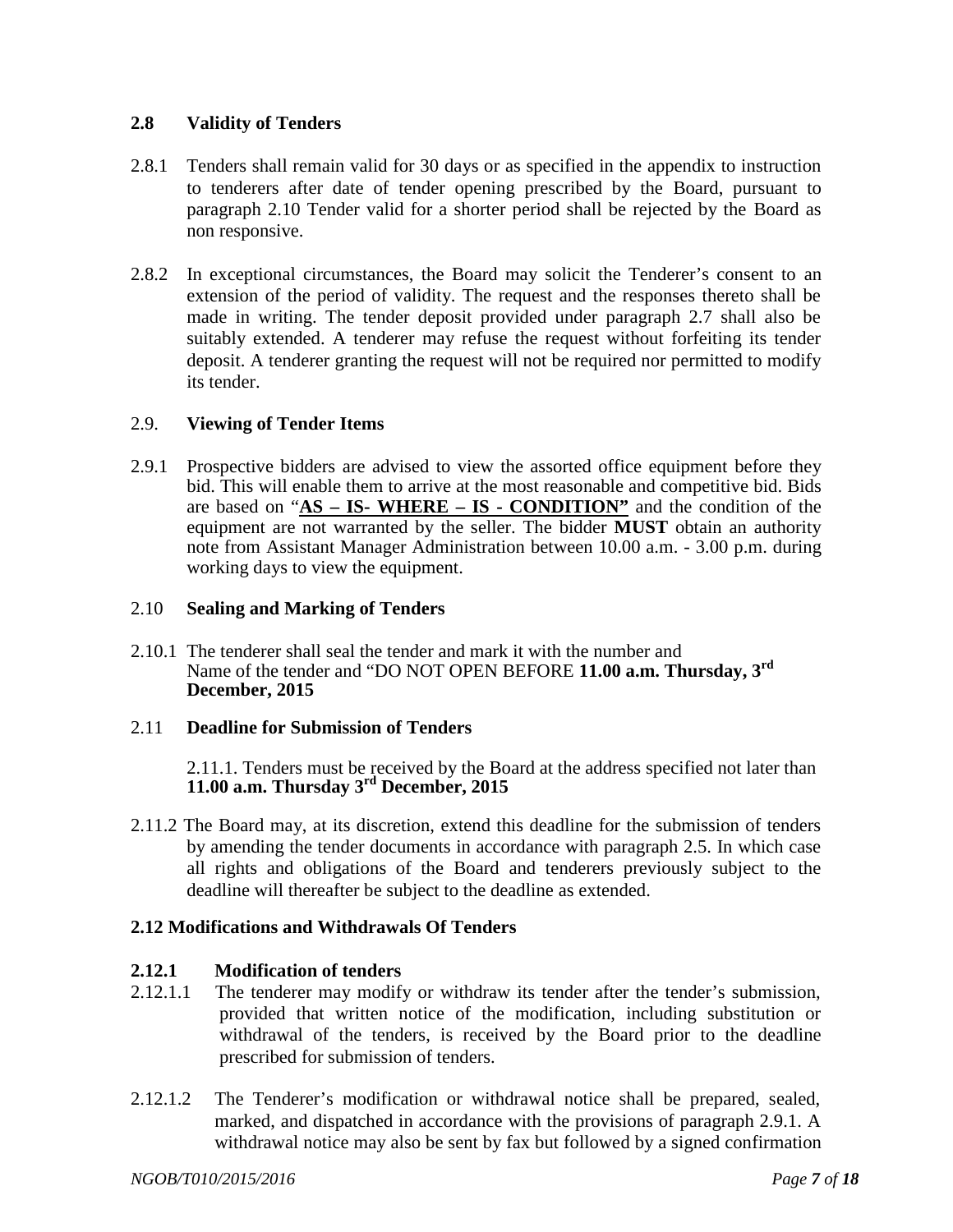copy, postmarked not later than the deadline for submission of tenders.

2.12.1.3 No tender may be modified after the deadline for submission of tenders

#### **2.12.2 Withdrawals and tenders**

**2.12.2.1** No tender may be withdrawn in the interval between the deadline for submission of tenders and the expiration of the period of tender validity specified by the tenderer. Withdrawal of a tender during this interval may result in the tenderer's forfeiture of its tender deposit, pursuant to paragraph 2.7.5

#### **2.13 Opening of Tenders**

- 2.13.2 The Board will open all tenders in the presence of tenderers' representatives who choose to attend at **11.00 a.m, Thursday, 3rd December, 2015** and in the location specified in the invitation to tender. The tenderers or representatives who are present shall sign a register evidencing their attendance.
- 2.13.3 The tenderers' names, tender modifications or withdrawals, tender prices, and the presence or absence of requisite tender deposit and such other details as the Board, at its discretion, may consider appropriate, will be announced at the opening.
- 2.13.4 The Board will prepare minutes of the tender opening.

#### **2.14 Clarification of tenders**

- 2.14.2 To assist in the examination, evaluation and comparison of tenders the Board may, at its discretion, ask the tenderer for a clarification of its tender. The request for clarification and the response shall be in writing, and no change in the prices or substance of the tender shall be sought, offered, or permitted.
- 2.14.3 Any effort by the tenderer to influence the Board in the Board's tender evaluation, tender comparison or contract award decisions may result in the rejection of the tenderers' tender.

#### **2.15 Evaluation and Comparison of Tenders**

- 2.15.1 The Board will examine the tenders to determine whether they are complete, whether any computation errors have been made, whether required deposits have been furnished, whether documents have been properly signed and whether the tenders are generally in order. After examination a tender that will be determined to be substantially non responsive, will be rejected by the Board.
- 2.15.2The Board will evaluate and compare the tenders, which have been determined to be substantially responsive.

#### **2.16 Award Criteria**

2.16.1 The Board will award the contract to the successful tenderer(s) whose tender has been determined to be substantially responsive and has been determined to be the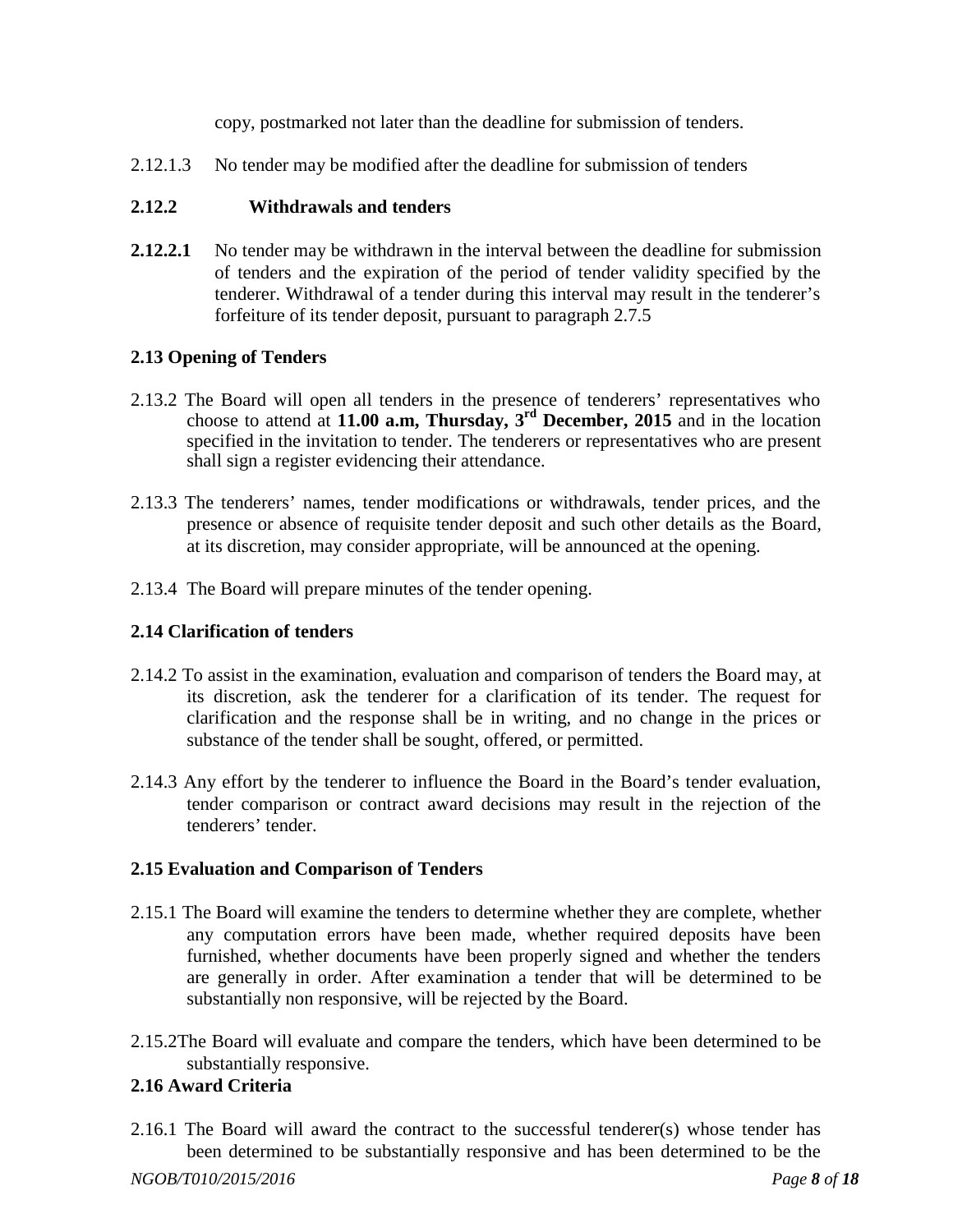highest evaluated tender, subject to the reserves price.

#### **2.17 Notification of Award**

- 2.17.2 Prior to the expiration of the period of tender validity, the Board will notify the successful tenderer in writing that its tender has been accepted.
- 2.17.3 Simultaneously the other tenderers shall be notified that their tenders have been unsuccessful.

#### **2.18 Contacting the Board**

- 2.18.1 No tenderer shall contact the Board on any matter relating to its tender, from the time of the tender opening to the time the contract is awarded.
- 2.18.2Any effort by a tenderer to influence the Board in its decisions on tender evaluation, tender comparison, or contract award may result in the rejection of the tenderer's tender.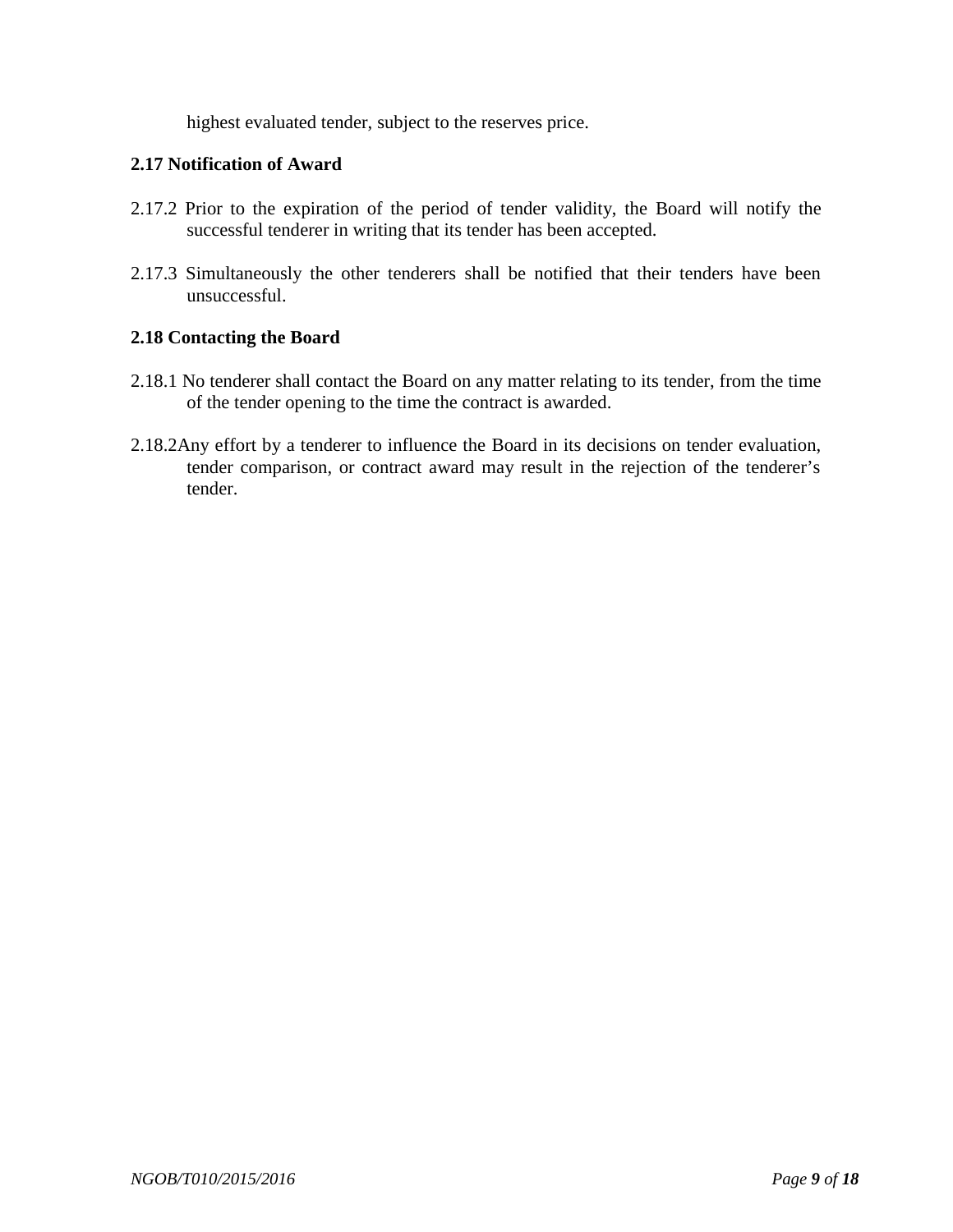#### **SECTION C- PRICE SCHEDULE OF THE DISPOSAL EQUIPMENT LOT/001 - DESKTOP COMPUTERS & MONITOR**

| <b>ITEM</b><br>NO. | <b>TFT MONITOR</b><br><b>SERIAL NO.</b> | <b>CPU SERIAL NO.</b> | <b>PRESENT STATUS</b>                                                      | Quoted price in<br><b>Kshs</b> |
|--------------------|-----------------------------------------|-----------------------|----------------------------------------------------------------------------|--------------------------------|
| 1                  | CN-OGU625-72872-6CC-34UI                | JTQXP2J               | 512MB RAM, HDD-80GB                                                        |                                |
| $\overline{2}$     | CN-OGU625-72872-6C7-1MHI                | GVQXP2J               | 1GB RAM, HDD-80GB                                                          |                                |
| $\mathbf{3}$       | CN-OGU625-72872-6C7-1P6I                | 8TQXP2J               | 1GB RAM, HDD -80GB                                                         |                                |
| $\boldsymbol{4}$   | CN-OGU625-72872-6BS-2JEI                | HRQXP2J               | 2GB RAM, HDD -80GB                                                         |                                |
| 5                  | CN-OGU625-72872-6C7-11UI                | GX 520 Optilex (OP7)  | 1GB RAM, HDD -80GB                                                         |                                |
| $\bf 6$            | CN-OGU625-72872-6CC-352I                | <b>IWQXP2J</b>        | 2.5GB RAM, HDD -80GB                                                       |                                |
| $\overline{7}$     | CN-OGU625-72872-6C7-OW4I                | GX 520 Optilex (IA1)  | 1GB RAM, HDD -80GB                                                         |                                |
| 8                  | CN-OGU625-72872-6C7-ORMI                | GX 520 Optilex        | 512MB RAM, HDD-80GB                                                        |                                |
| $\boldsymbol{9}$   | CN-0RY980-46633-780-88EL                | GX 520 Optiplex       | 1GB RAM, HDD -80GB                                                         |                                |
| 10                 | CN-0GU625-72872-6CC-39TI                | CVQXP2J               | 1GB RAM, HDD -80GB                                                         |                                |
| 11                 | CN-OGU625-72872-6CC-353I                | HQQXP2J               | 1GB RAM, HDD -80GB                                                         |                                |
| 12                 | CN-OGU625-72872-6C7-1PDI                | 1RQXP2J               | 1GB RAM, HDD -80GB                                                         |                                |
| 13                 | CN-0GU625-72872-6C7-1MAI                | 3WQXP2J               | 1GB RAM, HDD -160GB                                                        |                                |
| 14                 | CN-0GU625-72872-6C7-1N9I                | 3TQXP2J               | 1GB RAM, HDD -80GB                                                         |                                |
| 15                 | CN-OGU625-72872-6BS-3G3I                | 1SQXP2J               | No RAM                                                                     |                                |
| 16                 | CN-OGU625-72872-6CC-395I                | GX 520                | No RAM                                                                     |                                |
| 17                 | CN-OGU625-72872-6C7-1PAI                | GX 520                | No RAM                                                                     |                                |
| 18                 | CN-OGU625-72872-6BS-3HFI                | 9RQXP2J               | No RAM                                                                     |                                |
| 19                 | CN-OGU625-72872-6C7-10EI                | 1VQXP2J               | No RAM                                                                     |                                |
| 20                 | CN-0RY980-46633-794-1Y3L                | GRQXP2J               | No RAM                                                                     |                                |
| 21                 | CN-OHMO71-46633-74C-37AU                | JVQXP2J               | No RAM                                                                     |                                |
| 22                 | CN-OGU625-72872-6BS-2MVI                | 4RQXP2J               | No RAM                                                                     |                                |
| 23                 | CN-OHX874-64180-853-06MH                | 6RQXP2J               | No RAM                                                                     |                                |
| 24                 | <b>NONE</b>                             | 2WQXP2J               | No RAM                                                                     |                                |
| 25                 | <b>NONE</b>                             | 2TQXP2J               | No RAM                                                                     |                                |
| 26                 | <b>NONE</b>                             | 7RQXP2J               | 1GB RAM, HDD -80GB                                                         |                                |
| 27                 | 14" 99908714g234101360t534g2<br>(CRT)   | PENTIUM 4             | Obsolete                                                                   |                                |
| 28                 | <b>NONE</b>                             | CRQXP2J               | Obsolete                                                                   |                                |
| 29                 | <b>NONE</b>                             | GQQXP2J               | 512MB RAM, HDD -80GB                                                       |                                |
|                    |                                         | Total No. of Items    | <b>29 CPUs COMPUTERS</b><br><b>23 TFT MONITORS</b><br><b>1 CRT MONITOR</b> |                                |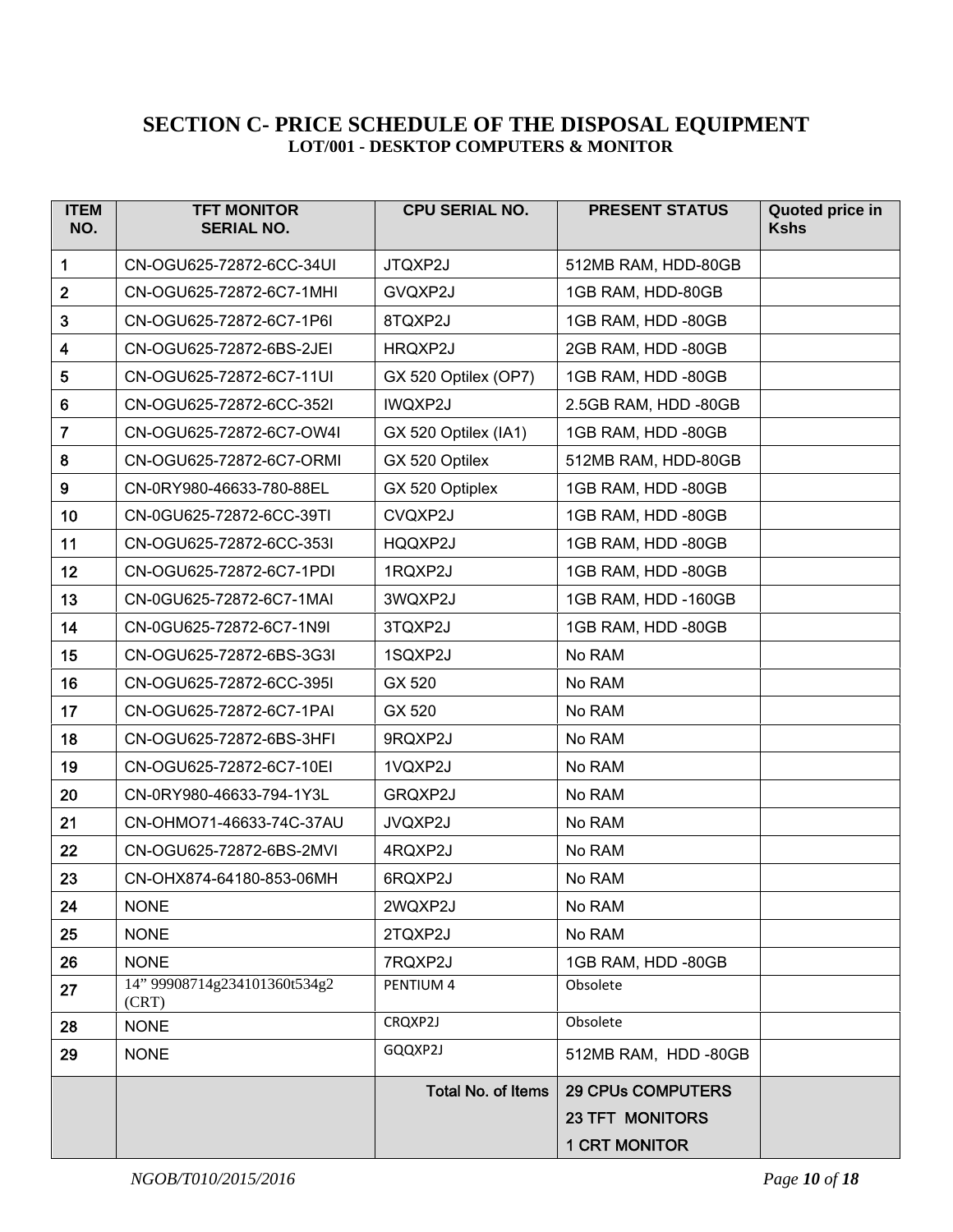## **LOT/002 - PRINTERS, SCANNER & COPIER**

| <b>ITEM</b><br>NO.      | <b>PRINTER MODEL</b>      | <b>PRINTER SERIAL NO</b> | Quoted price in<br><b>Kshs</b> |
|-------------------------|---------------------------|--------------------------|--------------------------------|
| 1                       | HP CP 2025 Color          | <b>CNCS134555</b>        |                                |
| $\overline{2}$          | HP P2015                  | CNBW6CS1J4               |                                |
| 3                       | <b>HP P2015</b>           | CNBW6D02C7               |                                |
| $\overline{\mathbf{4}}$ | HP OFFICE JET 4355        | A3LFA02BPL5M05-03A       |                                |
| 5                       | HP OFFICE JET 4355        | A3LFA02BPL5M05-03B       |                                |
| $6\phantom{1}$          | HP DESKJET 5940           | <b>CN57G1W07G</b>        |                                |
| $\overline{7}$          | HP 2100                   | FRFJ103063               |                                |
| 8                       | HP 1300                   | SG369318TC               |                                |
| 9                       | HP P2015                  | CNBW6D02DG               |                                |
| 10 <sub>1</sub>         | <b>HP P2015</b>           | CNBW6CQ0RH               |                                |
| 11                      | HP P2015                  | CNBW6CQ0QJ               |                                |
| 12                      | <b>BENQ 4300 SCANNER</b>  | 99508619VZ41702216S      |                                |
|                         |                           | <b>SM000T</b>            |                                |
| 13                      | HP COLOR LASER JET        | N/A                      |                                |
| 14                      | HP LASERJET W20           | CNC2Y33288               |                                |
| 15                      | FAX-PANASONIC KX-FP362    | N/A                      |                                |
| 16                      | DESKJET 5940              | CN57G1W07G               |                                |
| 17                      | KYOCERA KM3035            | AJK3028643               |                                |
|                         | <b>Total No. of Items</b> | 15 Printers, 1 Copier, 1 |                                |
|                         |                           | <b>Scanner</b>           |                                |

#### **LOT/003 - LAPTOPS**

| <b>ITEM</b><br><b>NO</b> | <b>MODEL</b>                   | <b>SERIAL NO</b> | <b>SPECIFICATIONS</b>    | Quoted price in<br><b>Kshs</b> |
|--------------------------|--------------------------------|------------------|--------------------------|--------------------------------|
|                          | DELL LATITUDE D280             | N/A              | PROCESSOR – CENTRINO DUO |                                |
| $\overline{2}$           | DELL LATITUDE D280             | N/A              | PROCESSOR – CENTRINO DUO |                                |
| 3                        | DELL INSPIRON 640M             | N/A              | PROCESSOR CORE DUO       |                                |
| 4                        | DELL Latitude D820             | 7XQK7BX          | N/A                      |                                |
| 5                        | <b>DELL</b>                    | 3WQK7BX          | N/A                      |                                |
| 6                        | <b>TOSHIBA SATELLITE C660-</b> | 7B218103K        | Core i3, 2gb, 500Gb      |                                |
|                          | 12T                            |                  |                          |                                |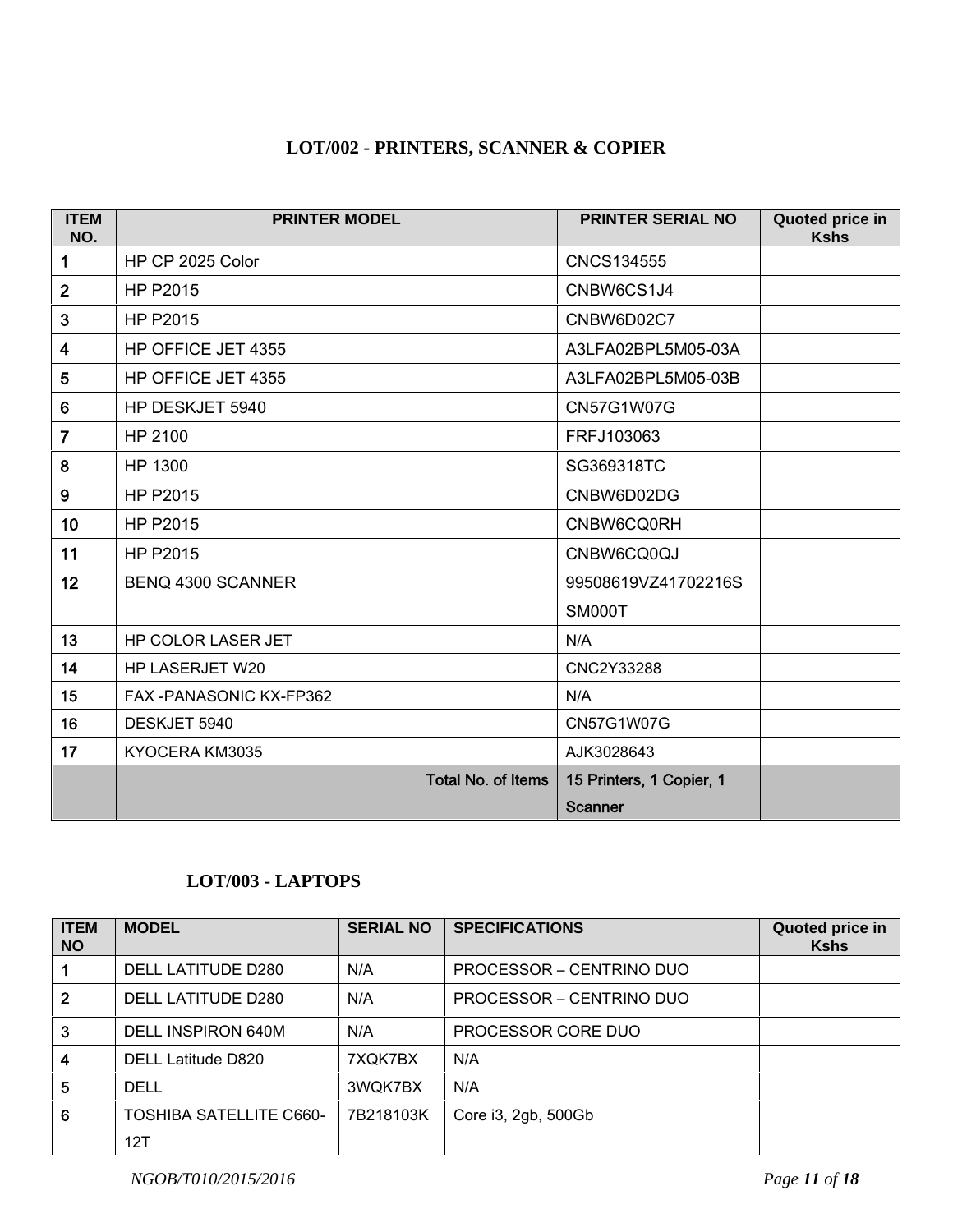|   | <b>TOSHIBA SATELLITE C660-</b> | 7B238304                  | Core i3, 4gb, 500Gb  |  |
|---|--------------------------------|---------------------------|----------------------|--|
|   | 12T                            |                           |                      |  |
| 8 | DELL                           | 4JYJBC1                   | Core duo, 1gb, 180gb |  |
|   |                                | Total No. of   08 Laptops |                      |  |
|   |                                | <b>Items</b>              |                      |  |

## **LOT/004 - OTHER EQUIPMENTS AND ASSORTED ITEMS**

| <b>ITEM</b><br><b>NO</b> | <b>MODEL</b>                        | <b>SERIAL NO/QUANTITY</b> | Quoted price in<br><b>Kshs</b> |
|--------------------------|-------------------------------------|---------------------------|--------------------------------|
| 1                        | DELL SERVER-POWER EDGE 2950         | N/A                       |                                |
| $\overline{2}$           | DELL POWERVAULT 114T TAPE DRIVE     | N/A                       |                                |
|                          | <b>BACKUP SERVER</b>                |                           |                                |
| $\mathbf{3}$             | PROJECTOR (DELL)                    | HDBKX81                   |                                |
| $\overline{\mathbf{4}}$  | NETWORK STORAGE                     | TH0HD437179716CQ65DN      |                                |
| 5                        | SONY VIDEO CASSETTE RECORDER        | 208349                    |                                |
| 6                        | <b>LINKSYS ACCESS POINT SWITCH</b>  | MDG30JC05671              |                                |
| $\overline{7}$           | <b>DLINK ACCESS POINT</b>           | QBGJ1C7000156             |                                |
| 8                        | UPS APC 650                         | 3B1021X43592              |                                |
| $\boldsymbol{9}$         | <b>UPS APC 750</b>                  | AS0635241037              |                                |
| 10                       | ASSORTED KEYBOARDS (14-DELL & 1-HP) | N/A                       |                                |
| 11                       | <b>MOUSES</b>                       | $N/A$ (4pcs)              |                                |
| 12                       | <b>MOTHERBOARD</b>                  | 3pcs                      |                                |
| 13                       | <b>DVD WRITERS</b>                  | 3pcs                      |                                |
| 14                       | RAM STICKS-SD RAM 128MB             | 1pc                       |                                |
| 15                       | 8PORT D-LINK SWITCHES               | 6PCS                      |                                |
| 16                       | <b>INDOOR WIRELESS ACCESS POINT</b> | 4PCS                      |                                |
| 17                       | <b>DELL BACKUP DRIVES</b>           | 3PCS                      |                                |
| 18                       | <b>EXTERNAL DVD REWRITER</b>        | 1pc                       |                                |
| 19                       | DELL SAS STORAGE CONTROLLER         | 1pc                       |                                |
| 20                       | <b>RAM STICKS-4GB</b>               | 2pcs                      |                                |
| 21                       | <b>HARD DISK DRIVES</b>             | 2pcs                      |                                |
| 22                       | <b>NIC CARDS</b>                    | 2pcs                      |                                |
| 23                       | ASSORTED BROKEN CABLES              | Lot                       |                                |
| 24                       | <b>AIR CONDITIONER</b>              | $\mathbf{1}$              |                                |
|                          | <b>Estimated No. of Pieces</b>      | 56 assorted items         |                                |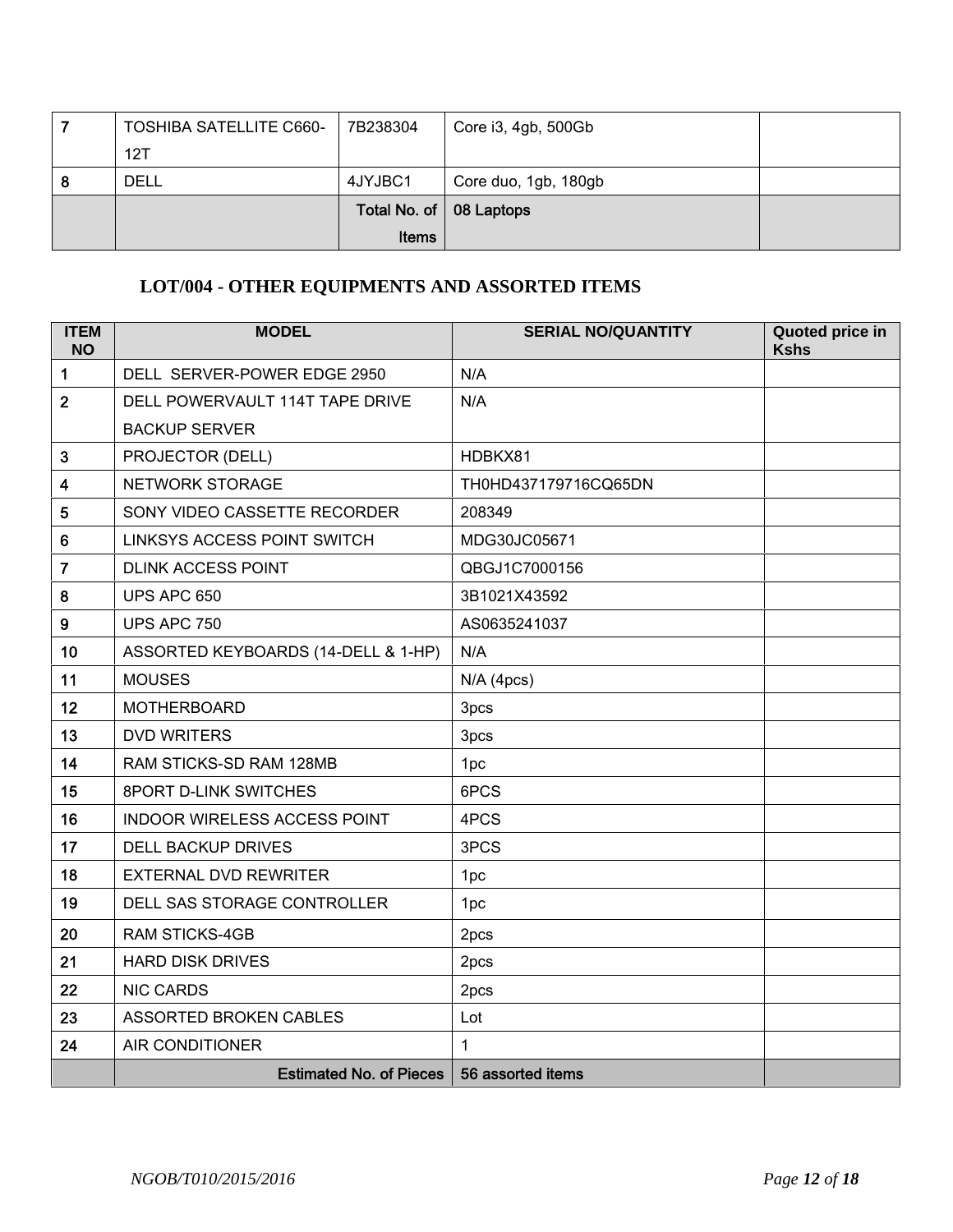## **LOT/005 - OTHER ASSORTED ITEMS**

| Item No.     | Name of the Item                                                                | Quantity                                   | <b>Quoted price in Kshs</b> |
|--------------|---------------------------------------------------------------------------------|--------------------------------------------|-----------------------------|
| 1.           | Board room table<br>(hardwood)                                                  | $\mathbf{1}$                               |                             |
| 2.           | Board room chairs<br>(hardwood)                                                 | 21                                         |                             |
| 3.           | Fabric chairs                                                                   | $\overline{2}$                             |                             |
| 4.           | Water dispensers<br>and the state of the state<br>$\mathbf{u} \in \mathbb{R}^n$ | 6<br>$\bullet$ .                           |                             |
| 5.           | Microwave<br>$\sim 10^{-11}$                                                    | $\overline{2}$<br>$\bullet$<br>$\bullet$ . | $\bullet$                   |
| 6.           | Window blinds                                                                   | Various<br>$\hat{\textbf{r}}$              |                             |
| 7.           | Television Set (21 inches)                                                      | $\mathbf{1}$<br>$\sim$ $\sim$<br>$\alpha$  |                             |
| 8. .         | Television Set (14 inches)                                                      | $\mathbf{1}$<br>$\sim 10$<br>$\mathbf{r}$  | $\bullet$                   |
| $\mathbf{r}$ | <b>TOTAL</b><br>$\mathbf{r}$                                                    | $\bullet$<br>$\hat{\mathbf{r}}$            | $\blacksquare$              |

 $\mathcal{L}$  $\mathbf{r}$  $\mathbf{r}$  $\frac{1}{2}$  $\mathbf{r}$  $\mathbf{r}$ l.  $\mathbf{r}$  $\mathbf{r}$  $\mathbf{r}$  $\mathbf{r}$ J. i.

Authorized official

Name Signature

Date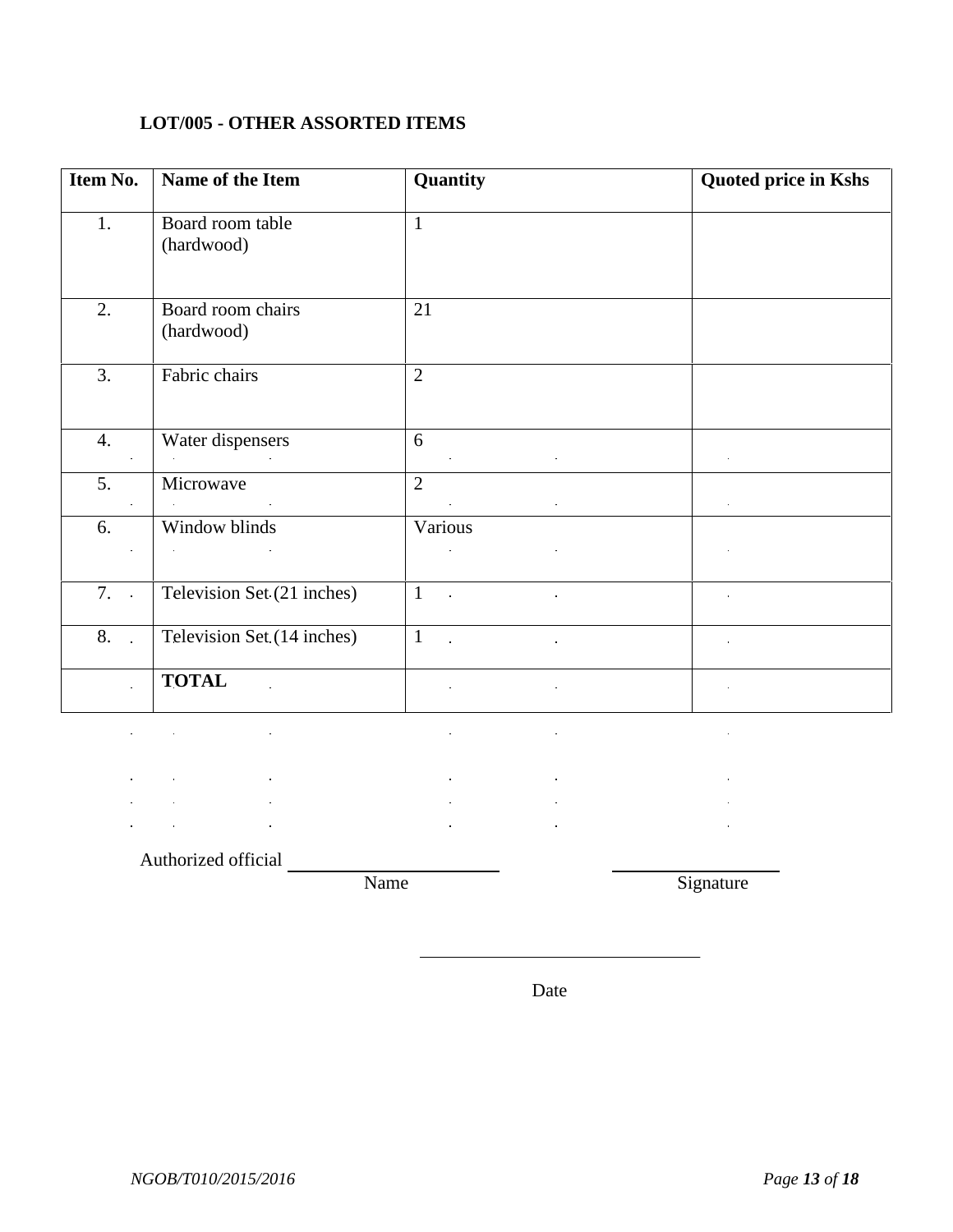#### **SECTION D - CONDITIONS OF TENDER**

#### *Important notice The Board will dispose the items as per the lot but note units*

- 4.1 A tenderer will pay a security deposit of 2% of the bid price before the closing date of the tender for the assorted office equipment
- 4.2 Tenderers who will be awarded contract/s will be required to pay for the item after 14 days and not later than 21 days failure to which the contract award will be cancelled and the deposit forfeited. If there is an administrative review, the review procedures shall be followed.
- 4.3 Tenderers will be required to collect the assorted office items they have paid for within fourteen (14) days after making the payment failure to which storage charges will be charged at **kshs.1,000.00 daily**
- 4.4 The Board will retain confidential reserve prices for the item. Assorted office equipments tendered for below the reserve price will be retained by the Board.
- 4.5 Attach copy of Receipt of Purchase of Tender Document to the response document.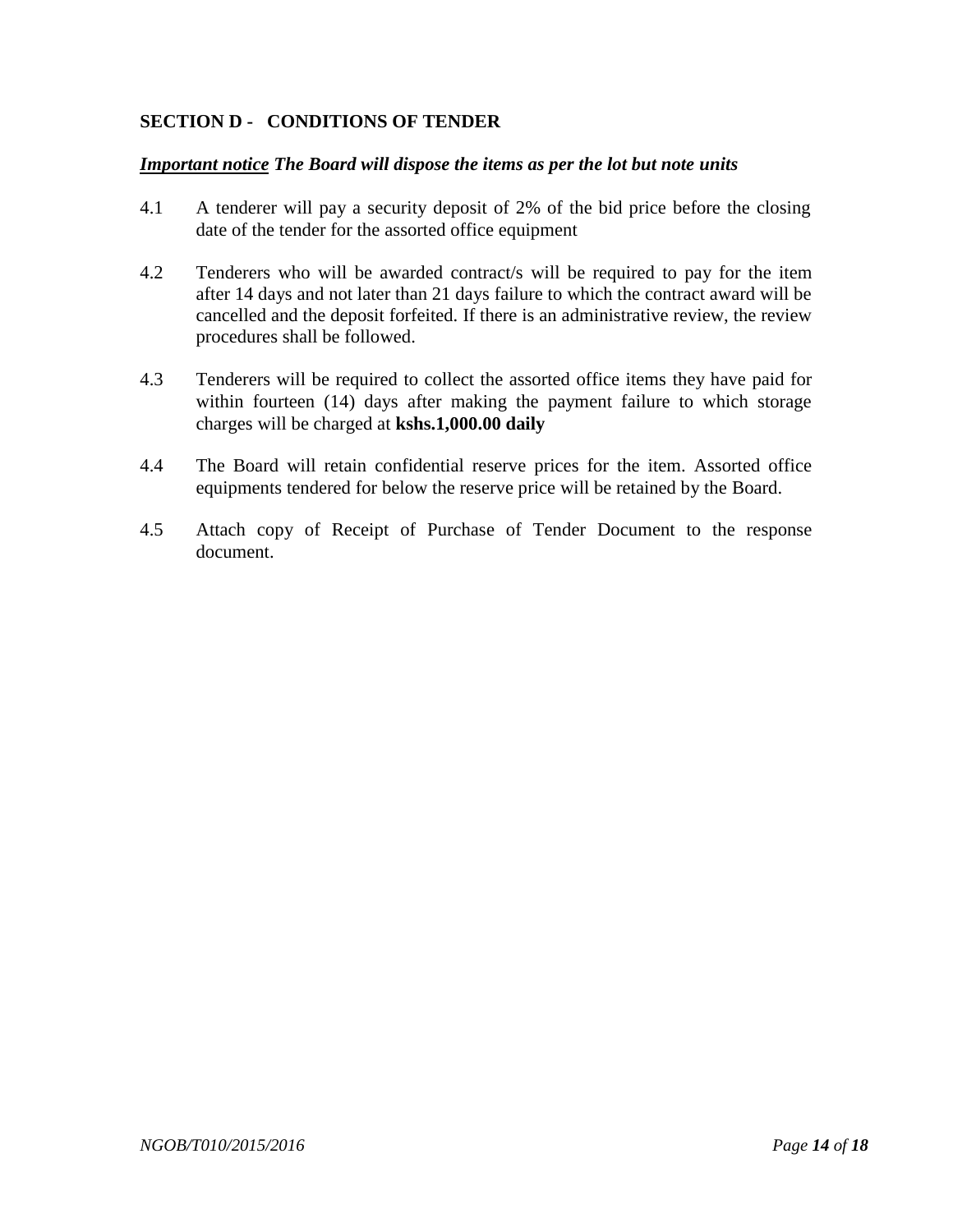#### **SECTION E; -STANDARD FORMS**

#### **Notes on Standard Forms**

**5.1** The form of tender, the confidential business questionnaire form and the tender deposit commitment declaration form must be completed by the tenderers and returned with the tender. Failure to complete any of these forms will lead to the disqualification of the tenderer.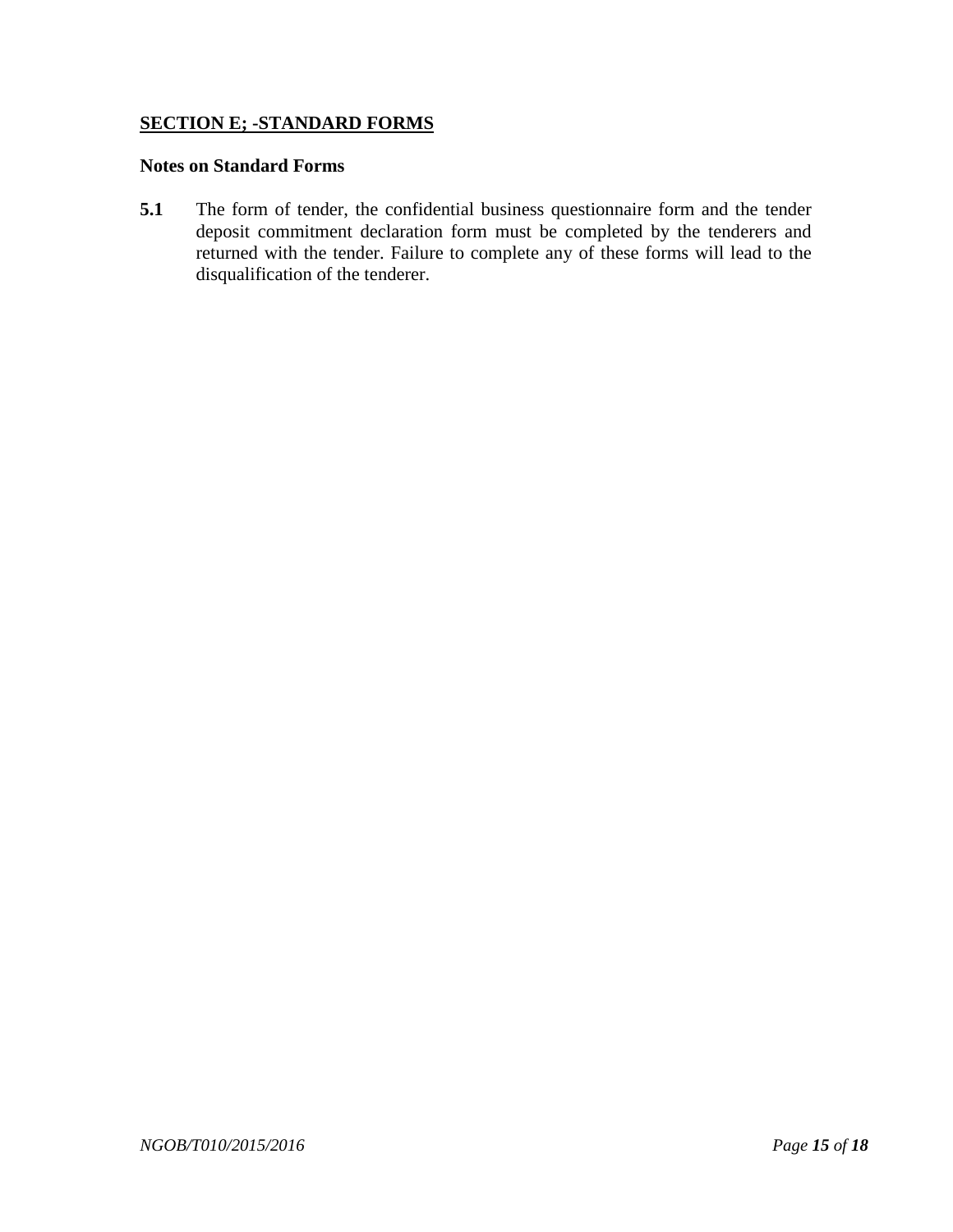#### **5.2 Form of Tender**

| Date: |  |
|-------|--|
|       |  |

Tender No.

To: ………………………………………………….

…………………………………………………. [*name and address of NGOs Board]*

Gentlemen and/or Ladies:

1. Having examined the tender documents including Addenda.

Nos. ………………………….[*insert lot numbers].* The receipt of which is hereby duly acknowledged, we the undersigned, offer to purchase and collect all the items offered to us in conformity with the said tender documents for the sum of

……………….*[total tender amount in words and figures]* or such other sums as may be ascertained in accordance with the Schedule of Prices attached herewith and made part of this Tender.

2. We undertake, if our Tender is accepted, to pay for and collect the items in accordance with the requirements of the tender.

3. We agree to abide by the tender for a period of ….*[number]* days from the date fixed for tender opening of the Instructions to tenderers, and it shall remain binding upon us and may be accepted at any time before the expiration of that period.

4. We understand that you are not bound to accept the highest or any tender that you may receive.

Dated this day of 20

[*Signature] [in the capacity of]*

Duly authorized to sign tender for and on behalf of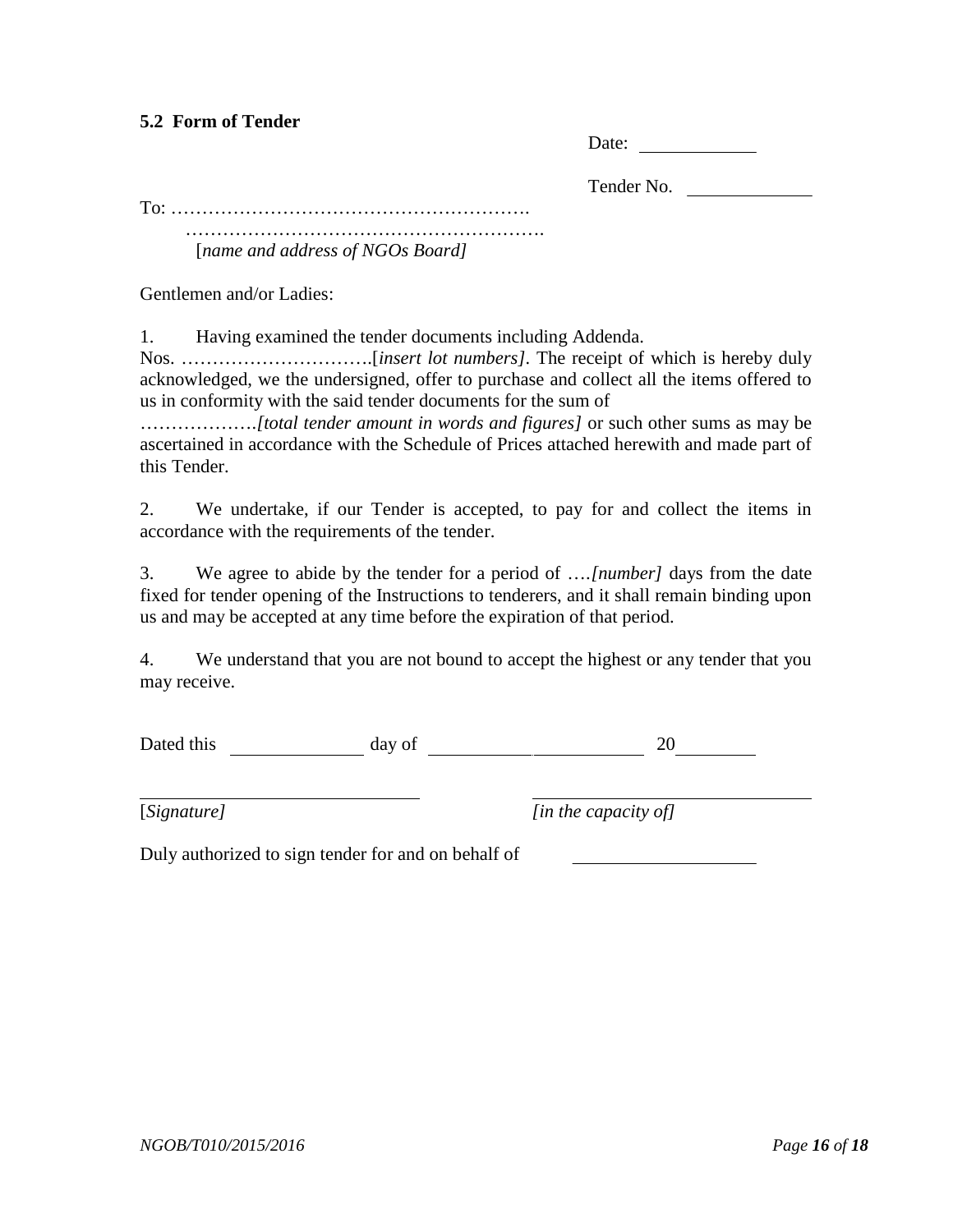## **5.3 Confidential Business Questionnaire Form**

| You are requested to give the particulars indicated in Part 1 and either Part 2 (a), 2 (b) or 2                                        |
|----------------------------------------------------------------------------------------------------------------------------------------|
| (c) whichever applies to your type of business.<br>You are advised that it is a serious offence to give false information on this form |
| Part 1 – General                                                                                                                       |
|                                                                                                                                        |
|                                                                                                                                        |
|                                                                                                                                        |
|                                                                                                                                        |
|                                                                                                                                        |
|                                                                                                                                        |
| Part 2 (a) – Sole Proprietor Maximum value of business which you can handle at any one                                                 |
|                                                                                                                                        |
|                                                                                                                                        |
|                                                                                                                                        |
| * Citizenship details                                                                                                                  |
| Part 2 (b) Partnership                                                                                                                 |
| Given details of partners as follows:                                                                                                  |
| Name Nationality Citizenship Details Shares                                                                                            |
| 1                                                                                                                                      |
| 2<br>3                                                                                                                                 |
| 4                                                                                                                                      |
| Part 2 (c) – Registered Company<br>Private or Public                                                                                   |
|                                                                                                                                        |
| State the nominal and issued capital of company -                                                                                      |
|                                                                                                                                        |
| Given details of all directors as follows                                                                                              |
| Name Nationality Citizenship Details Shares                                                                                            |
|                                                                                                                                        |
|                                                                                                                                        |
|                                                                                                                                        |
|                                                                                                                                        |
|                                                                                                                                        |
| NGOB/T010/2015/2016<br>Page 17 of 18                                                                                                   |